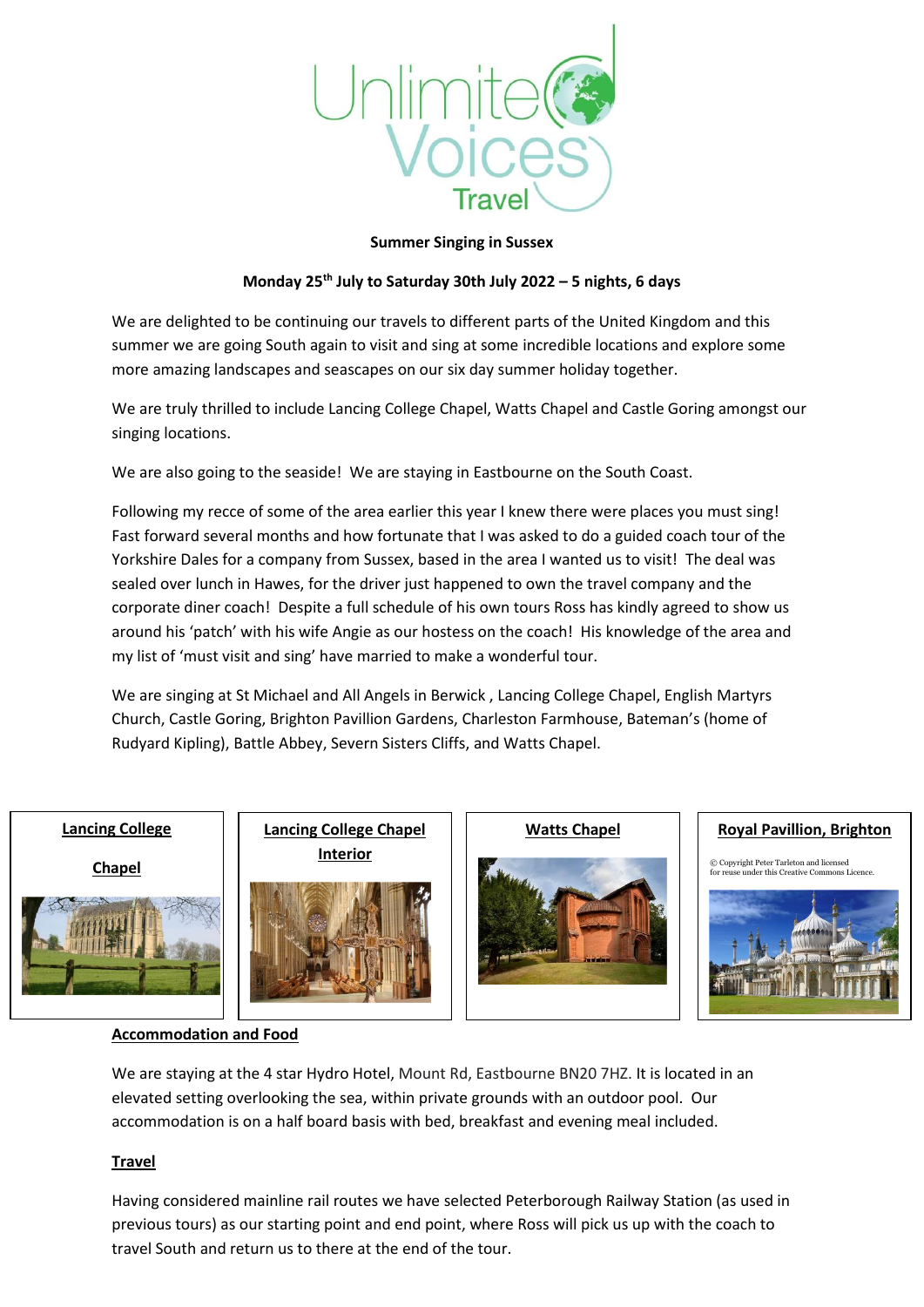You will make your own way to and from the train station at Peterborough, or you can make your way directly to our singing locations and to/from the hotel on the first and last day. Please let us know if you are making your own way there and back and do not need a seat on the coach to and from the railway station.

We will have a coach for touring each day which will include everyone.

#### **Music**

The programme will be a mixture of music drawn from our existing library together with some new songs.

The rehearsals will take place on the following days;-

Saturday  $21^{st}$  May 2022 – 12.30 to 5.30 pm – Garden Studio, Midlands Art Centre, Cannon Hill Park, Birmingham B12 9QH

Saturday 25<sup>th</sup> June 2022 - - 12.30 to 5.30 pm - Cheadle Hulme Methodist Church, Ramilies Ave, Cheadle, SK8 7AL

Saturday  $23<sup>rd</sup>$  July 2022 – 12.30 to 5.30 pm - Salendine Nook Baptist Church, Moor Hill Road, Salendine Nook, Huddersfield, West Yorkshire, HD3 3SF

You will receive your music and CD electronically.

Our rehearsals will be recorded and if there is a suitable signal at the venue they will be live screened and if not they will be recorded and put up on line afterwards.

Our musical director for the tour will be Mitchell Wright and we will sing from books on the tour.

#### **Itinerary**

#### **Day 1 – 25th July 2022 – Travel to Sussex, singing at St Michael and All Angels Church en route**

12.30 pm – Pickup at Peterborough Railway Station

3.30 pm Visit and sing at St Michael and All Angels Church, Berwick – famous for it's extensive 20th Century paintings, painted during the Second World War by the 'Bloomsbury' artists. Later in our tour we will be visiting Charleston Farmhouse also associated with the 'Bloomsbury' artists.

5.30 pm Depart St Michael and All Angels Church

6.00 pm Arrive at Hydro Hotel, Eastbourne

7.30 pm Dinner at the Hotel

## **Day 2 – Tuesday 26 th July** – **Lancing College Chapel, English Martyrs Church, Castle Goring**

Breakfast in the hotel

9.00 am – Depart Hotel

10.00 am Visit and sing at Lancing College Chapel, a magnificent Gothic Revival chapel set in the South Downs National Park and the largest school chapel in the world. We have a talk and tour of the Chapel before singing.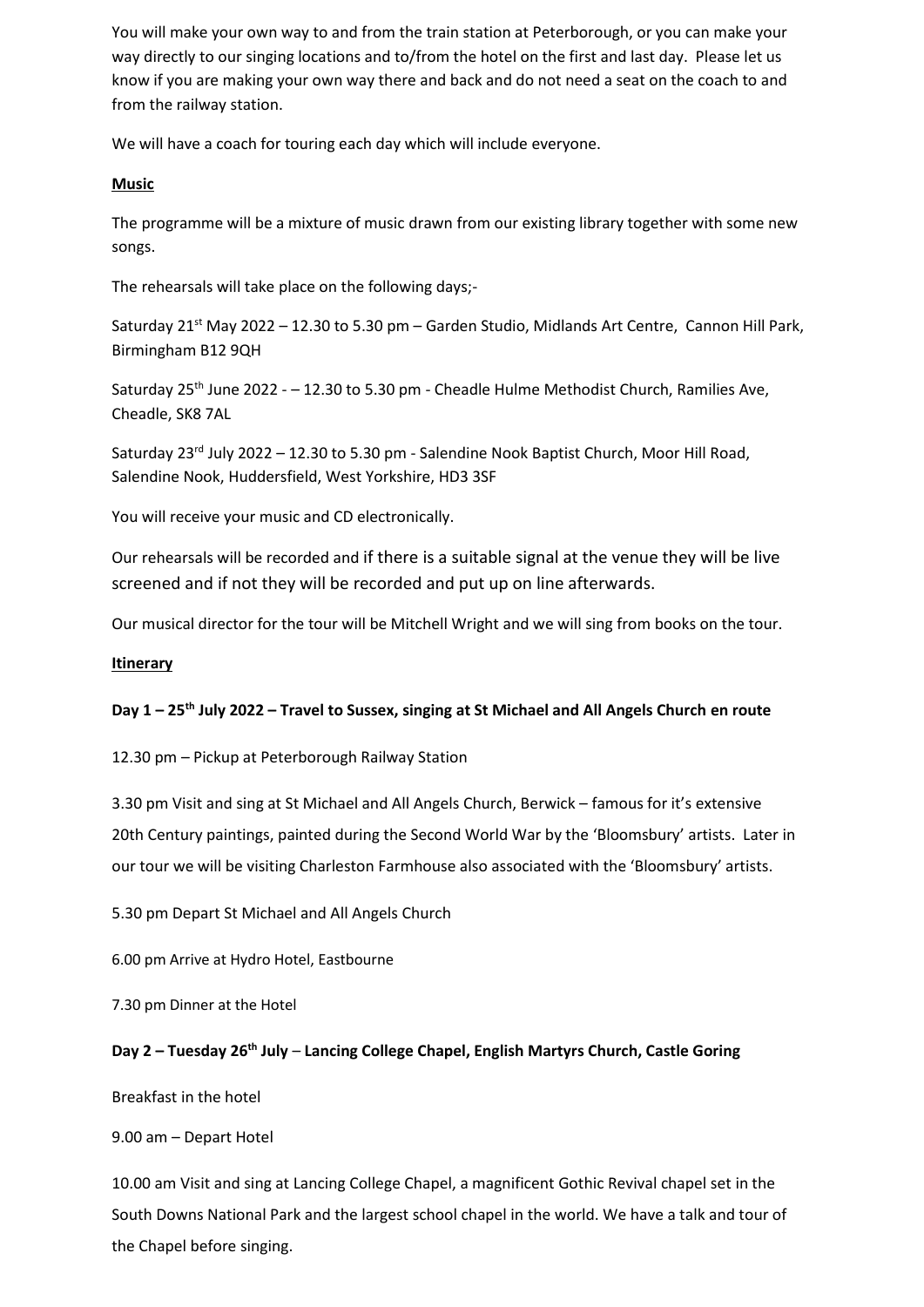12 noon Depart Lancing College

12.30 pm Visit and sing at English Martyrs Church, Goring by the Sea, famous for it's incredible hand painted reproduction of the most famous ceiling in the world – The Sistine Chapel ceiling.

1.15 pm Depart English Martyrs Church

Free time for lunch at Haskins Garden Centre, Roundstone

2.30 pm Visit and Sing at Castle Goring, by kind permission of Lady Colin Campbell who will be our audience!

4.30 pm Depart Castle Goring

6.00 pm Arrive back at Hotel

7.30 pm Dinner at the Hotel

### **Day 3 – Wednesday 27 th July – Royal Pavillion, Alfriston Village, Charleston Farmhouse**

Breakfast in the hotel

8.30 am – Depart Hotel

9.30 Visit Brighton Pavillion (including audio guides) and then sing in the Pavillion grounds

11.30 Depart Brighton Pavillion – free time in Brighton (for early lunch or lunch in Alfriston your choice!)

12.30 pm Depart Brighton

1.00 pm Visit and free time in the lovely village of Alfriston

2.30 pm Depart Alfriston

3.00 pm Visit Charleston Farmhouse, a house associated with the Bloomsbury group of artists. It was the country home of Vanessa Bell and Duncan Grant. (Entry to the house included, if you wish to visit the gallery this would be at your own cost and if you have a national art pass take it with you for a discount!) We will have timed slots into the house (currently 3:20, 3:30, 3:40 and 3:50pm). Following this we will sing in the garden at 5 pm.

5.30 pm Depart Charleston Farmhouse

6.00 pm Arrive back at Hotel

7.30 pm Dinner at the Hotel

**Day 4–– Thursday 28 th July – Eastbourne, Severn Sisters Cliffs, Birling Gap, Belle Tout Light House, Beachy Head**

Breakfast in the hotel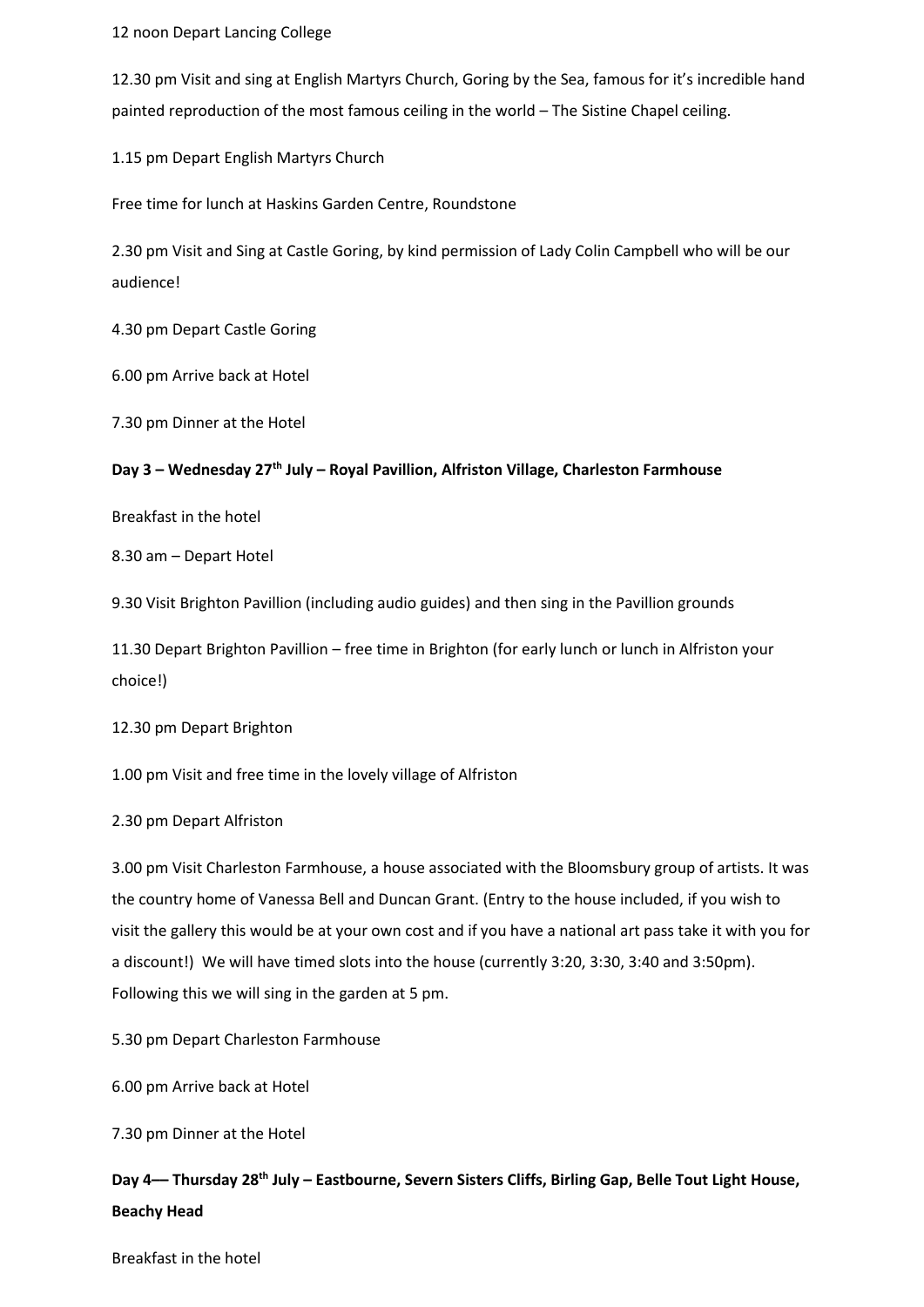Free morning in Eastbourne

1.30 pm Depart for Birling Gap

1.45 Visit Birling Gap, visit the beach and sing on the platform, then walk along the cliffs to sing on the clifftop overlooking the Severn Sisters Cliffs, the famous white chalk cliffs of the south coast. Walk further along the hill to sing with a backdrop of the Belle Tout Lighthouse, then walk to Beachy Head. (or go by coach for those who prefer)

3.45 pm Depart Beachy Head for scenic touring

5.30 to 5.45 Arrive back at hotel

7.30 pm Dinner at the Hotel

#### **Day 5 – Friday 29 th July – Batemans, Battle Abbey, Mad Jack Fuller Tour**

Breakfast in the hotel

9 am – Depart Hotel on our full day tour taking in the Mad Jack Fuller trail, an eccentric squire who built a number of follies to ensure he was remembered! Also visiting and singing at Bateman's a Jacobean house and home of Rudyard Kipling and Battle Abbey (awaiting confirmation) a partially ruined Benedictine abbey in Battle, built on the site of the Battle of Hastings and dedicated to St Martin of Tours

# **Day 6 – Saturday 30 th July** – **Watts Chapel, Watts Chapel Gallery and Artists Village then Homeward Bound**

Breakfast in the hotel

9 am – Depart Hotel

11.00 am Visit, tour and Sing at the amazing Watts Chapel, a Grade I listed Chapel, an amazing blend of art nouveau, Celtic, Romanesque and Egyptian influence

12.00 am Visit Watts Gallery and Artists Village, there is also the Watts Gallery Tea Shop

2.00 pm Depart Watts Gallery for Peterborough Railway Station

5 pm Arrive at Peterborough Railway Station and say our fond farewells!

#### **Covid 19**

The arrival of covid 19 in 2020 brought widespread uncertainty and disruption to everyone and everything. Travel, tourism and singing were all hugely affected. All our 2020 tours were rescheduled but we were delighted to get out and about in 2021 and enjoy some fabulous tours and we look forward to our tours in 2022 with some amazing singing venues. Going forward we will follow guidelines and conduct supplier audits as necessary as close to the tours as possible to take on board the prevailing government information at the time.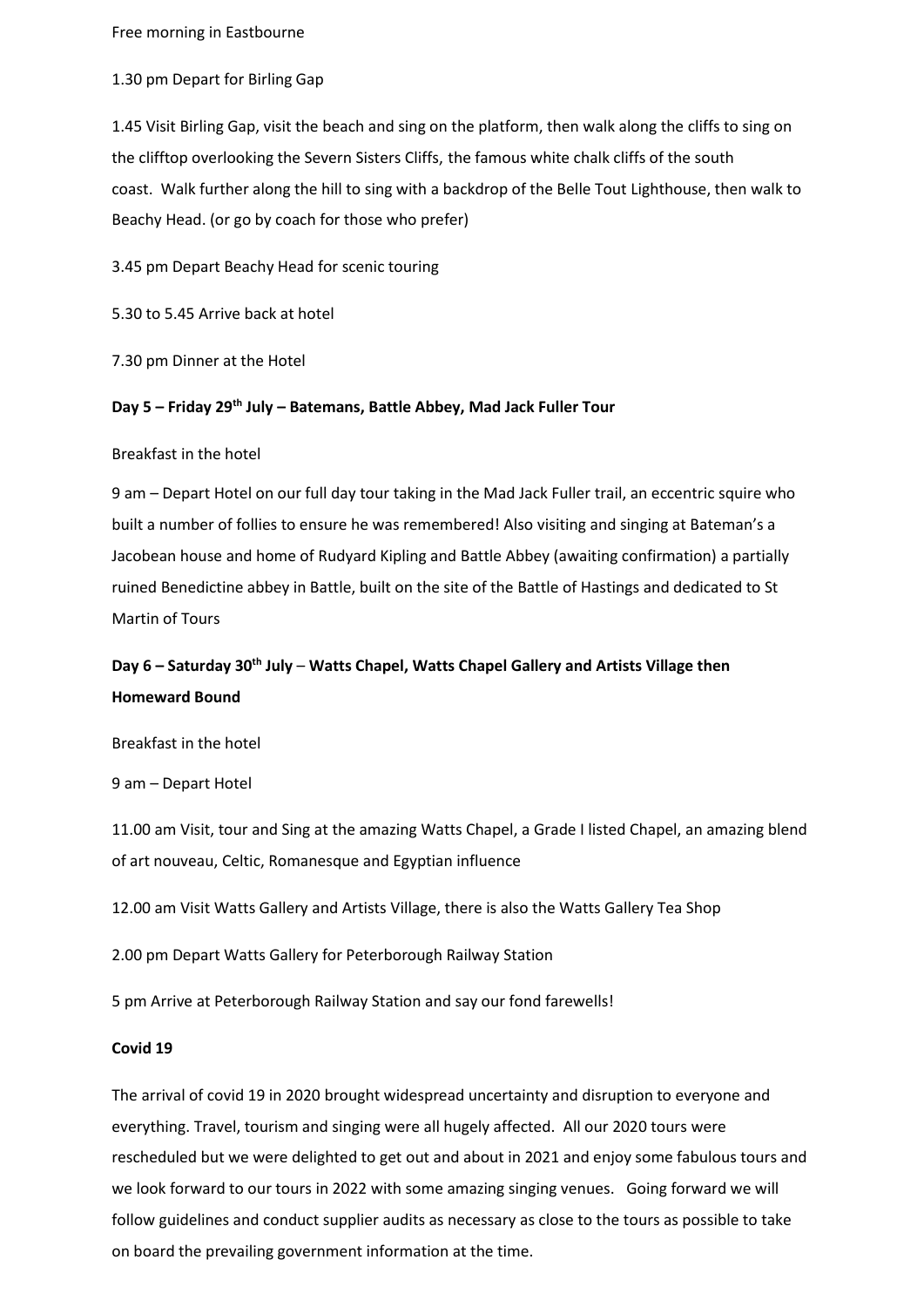For up the most up to date information as to covid precautions and preventions we recommend you visit the Public Health England website - [https://www.gov.uk/government/organisations/public](https://www.gov.uk/government/organisations/public-health-england)[health-england](https://www.gov.uk/government/organisations/public-health-england)

## **Prices and Booking**

The singing fee is £95 payable either with your application or by Monday 4th April 2022. For the package prices please see the booking form below.

Please complete the booking form below and return it to us by Friday 26<sup>th</sup> November 2021 so we can secure our accommodation. Once we get sufficient numbers, we will keep the bookings open thereafter for as long as we can, but prices cannot be guaranteed.

Please refer to our terms and conditions on our website or request a copy directly from us.

Please ensure you supply us with an up to date e-mail address for yourself so that we can correspond with you through email. Please advise us if you are unable to receive emails and we will post things out to you. **Please tick this box to give your consent to us using your data to keep you informed of news, events, rehearsal details and schedules for UVT. Please see privacy statement on our website.** 

**Please note once we have sufficient numbers we will confirm your application to you.**

**Please make sure we have confirmed your place before you book your transport.**

**Please return your application forms as soon as possible to:- Summer Singing in Sussex 2022, Unlimited Voices Travel, 92 Thirsk Road, Northallerton, North Yorkshire, DL6 1PL.** 

## **Summer Singing in Sussex– Booking Form - Monday 25 th to Saturday 30 th July 2022**

| Lead Name      |           |
|----------------|-----------|
| Address        |           |
|                |           |
|                | Post Code |
| Home Phone No. | Mobile No |
| Email address  |           |
|                |           |

**Please note that all correspondence relating to the payment for this trip will be forwarded to the lead name only as our system does not enable us to duplicate it. PLEASE THEREFORE MAKE SURE YOU PASS IT ON TO EVERYONE ON YOUR FORM. With regard to other information relating to the trip if you wish us to send it to everyone on your form please include their email address below.**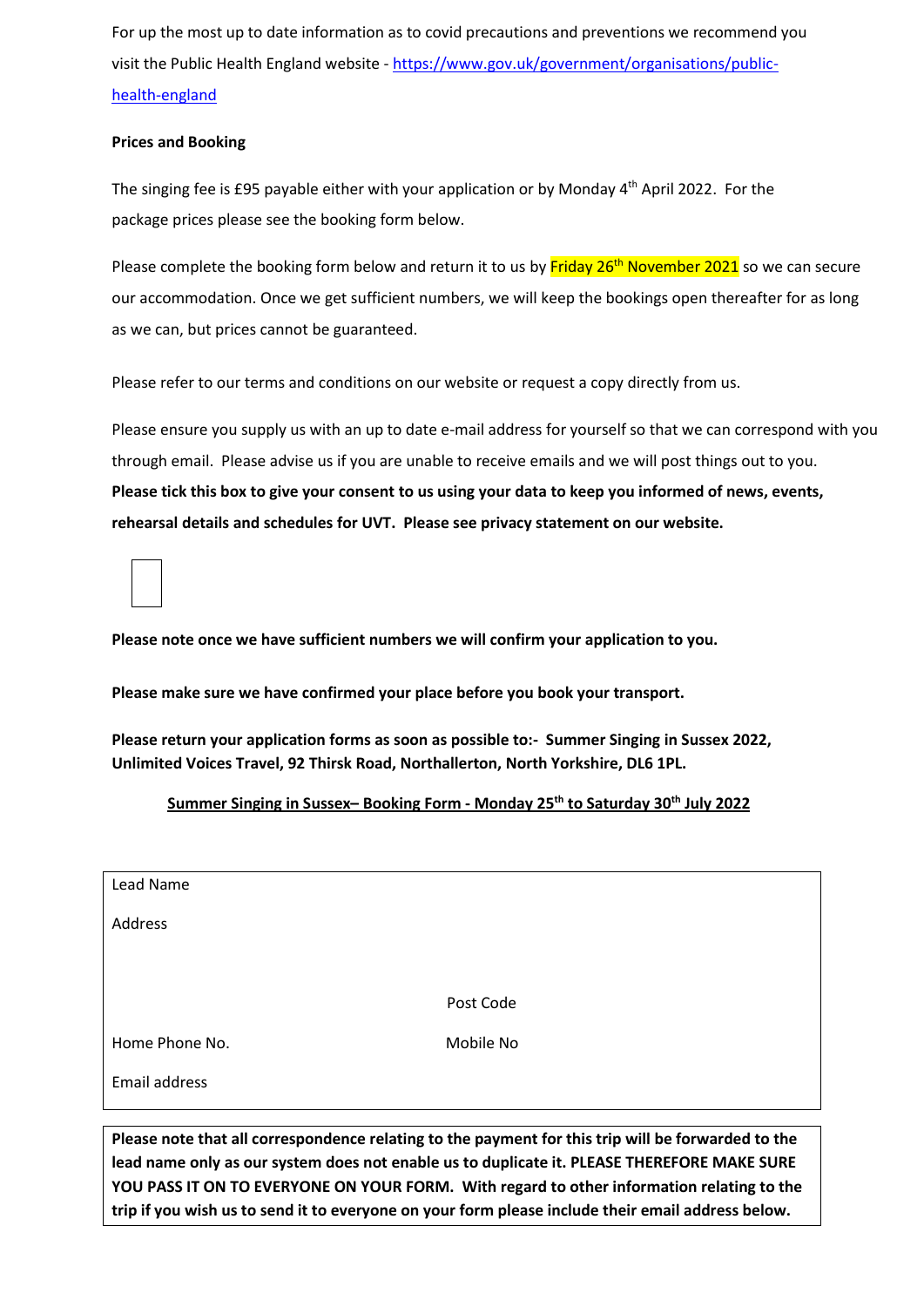| Individual names of all          | If singing | Age/DOB | <b>**E-mail address</b> |
|----------------------------------|------------|---------|-------------------------|
| participants including lead name | please     |         |                         |
|                                  | indicate   |         |                         |
|                                  | voice type |         |                         |
|                                  | including  |         |                         |
|                                  | $1$ or $2$ |         |                         |
|                                  |            |         |                         |
|                                  |            |         |                         |
|                                  |            |         |                         |
|                                  |            |         |                         |
|                                  |            |         |                         |
|                                  |            |         |                         |

## **Room Requirements -** Please circle - **Single Double Twin**

| The Full Package $-5$ Nights/6 days $-$ a per the above itinerary | <b>Price Per Person</b> |
|-------------------------------------------------------------------|-------------------------|
| Single – Price per person                                         | £999                    |
| Double/Twin – Price per person                                    | £899                    |

Special Requirements (i.e. Mobility) and dietary requirements

# **Coach Transportation from Peterborough Railway Station out and back**

**YES NO**

**Please ensure you fill in this section by circling your choice to let us know if you require coach transport on the first and last day.** 

Please note an administration fee of £10 will be applied to all changes after the initial booking and to any late payments.

## **Deposit & Balance Due**

**Deposit on Application - £125 per person, Balance due Monday 23rd May 2022.**

Please pay by bacs (details below) or alternatively send a cheque payable to **Unlimited Voices Travel, noting on the back of the cheque what the payment is for**. **Please note that all monies are strictly non-refundable once the trip has been confirmed.** 

# **By applying and paying a deposit you agree to our terms and conditions which are available on our website. If you are unable to obtain access to these please request a copy directly from us.**

Please make sure you have valid and adequate travel insurance to cover this trip. Once the trip is confirmed all monies are strictly non-refundable and the full balance is due whether you or your party travels or not. Unlimited Voices Travel can take no responsibility for changes in the economic climate that might affect the services of the suppliers.

**Please return as soon as possible to: Summer Singing in Sussex 2022, Unlimited Voices Travel, 92 Thirsk Road, Northallerton, North Yorkshire, DL6 1PL.**